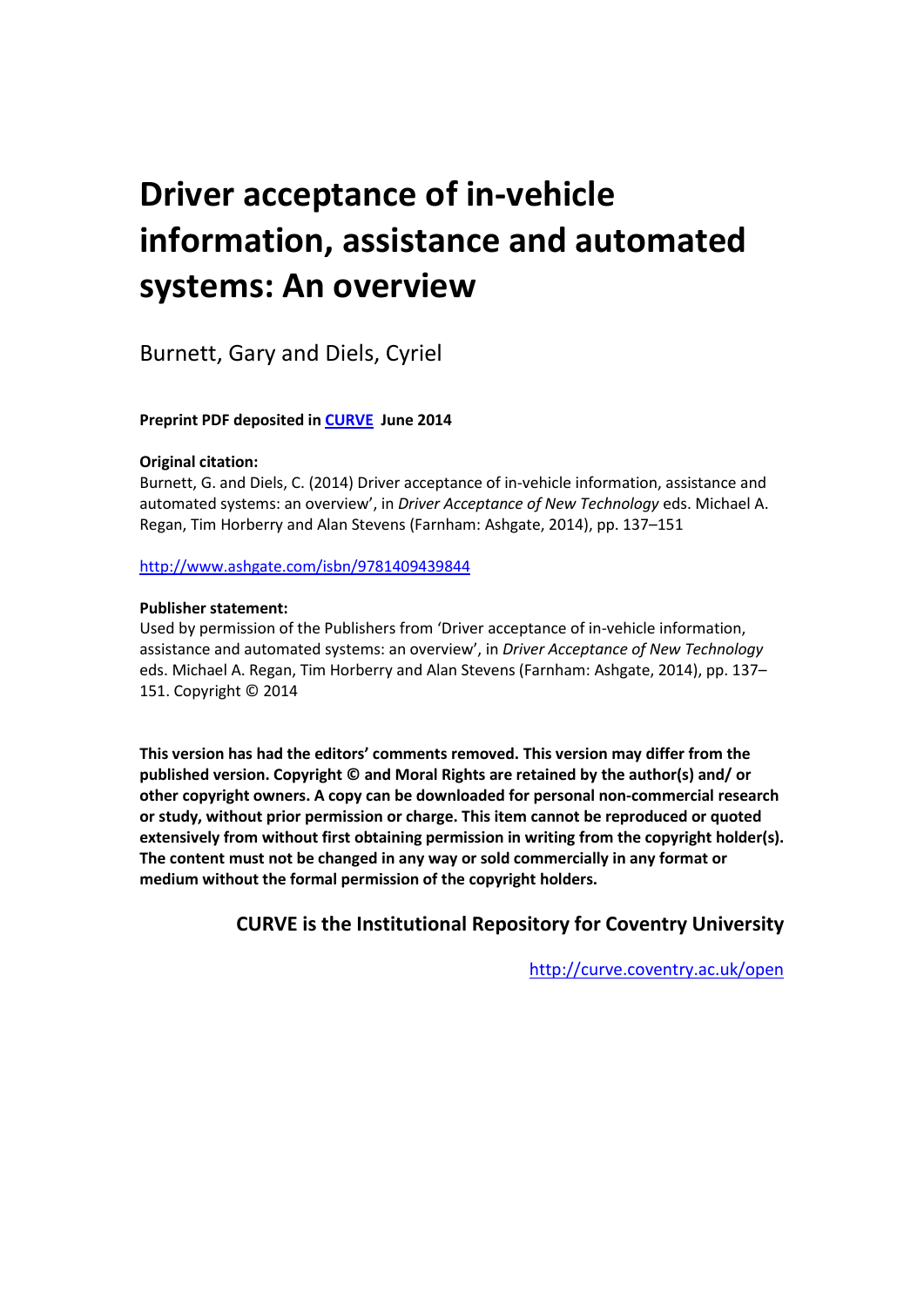| Driver Acceptance of In-vehicle Information, and Assistance and                                                                                                                                                                                                                                                                                                                                                                                                                                                                                                                                                                                                                                                                                                                                                                                                                                                                                                                                                                   | Comment [tjh1]:                                     |
|-----------------------------------------------------------------------------------------------------------------------------------------------------------------------------------------------------------------------------------------------------------------------------------------------------------------------------------------------------------------------------------------------------------------------------------------------------------------------------------------------------------------------------------------------------------------------------------------------------------------------------------------------------------------------------------------------------------------------------------------------------------------------------------------------------------------------------------------------------------------------------------------------------------------------------------------------------------------------------------------------------------------------------------|-----------------------------------------------------|
| <b>Automated Systems: An overview</b>                                                                                                                                                                                                                                                                                                                                                                                                                                                                                                                                                                                                                                                                                                                                                                                                                                                                                                                                                                                             |                                                     |
|                                                                                                                                                                                                                                                                                                                                                                                                                                                                                                                                                                                                                                                                                                                                                                                                                                                                                                                                                                                                                                   |                                                     |
| Gary Burnett <sup>1</sup> and Cyriel Diels <sup>2</sup> b                                                                                                                                                                                                                                                                                                                                                                                                                                                                                                                                                                                                                                                                                                                                                                                                                                                                                                                                                                         | Comment [tjh2]:                                     |
|                                                                                                                                                                                                                                                                                                                                                                                                                                                                                                                                                                                                                                                                                                                                                                                                                                                                                                                                                                                                                                   | Formatted: Superscript                              |
| 1 Human Factors Research Group, Faculty of Engineering, University of                                                                                                                                                                                                                                                                                                                                                                                                                                                                                                                                                                                                                                                                                                                                                                                                                                                                                                                                                             | Formatted: Superscript                              |
| Nottingham, Nottingham, NG7 2RD                                                                                                                                                                                                                                                                                                                                                                                                                                                                                                                                                                                                                                                                                                                                                                                                                                                                                                                                                                                                   |                                                     |
| <b>b2</b> Coventry School of Art and Design, Department of Industrial Design,                                                                                                                                                                                                                                                                                                                                                                                                                                                                                                                                                                                                                                                                                                                                                                                                                                                                                                                                                     | Formatted: Centered                                 |
| Coventry University, Priory Street, Coventry, CV1 5FB                                                                                                                                                                                                                                                                                                                                                                                                                                                                                                                                                                                                                                                                                                                                                                                                                                                                                                                                                                             |                                                     |
| <b>Abstract</b><br>This chapter provides an overview of Human Factors issues relevant to the<br>acceptance by drivers of technology-based systems within vehicles. A distinction is<br>made between issues relevant to systems providing information to support driving-<br>related tasks (e.g. navigation), systems that provide some degree of control-based<br>assistance (e.g. Adaptive Cruise Control) and those systems which automate the<br>driving task (e.g. platooning). It is recognised that a range of Human Factors issues<br>will have a direct influence on the acceptance of these systems, including those<br>related to distraction, trust and reliability. Moreover, it is apparent that acceptance<br>itself will impact on system usage, primarily raising issues of reliance. The chapter<br>concludes by highlighting some topics which have received relatively little<br>consideration, but will be critical for the ultimate acceptance of in-vehicle systems.                                        |                                                     |
| 1. Introduction<br>It is widely acknowledged that vehicles are experiencing a revolution in design as<br>increasing amounts of computing and communications technologies are being introduced<br>within everyday driving situations. Many technologies are utilised, but from the driver's<br>perspective, systems can be classified into three broad categories:<br>1. as those Systems that provide information or warnings of relevance to the driving<br>task (e.g. vision enhancement, navigation, traffic and travel, driver status<br>monitoring, lane departure warnings)<br>2. or Systems that aim to assist the driver in fundamental, and specific vehicle<br>control tasks (e.g. adaptive cruise control, collision avoidance, intelligent speed<br>adaptation)<br>3. Systems that replace the driver in a range of vehicle control tasks, ultimately<br>automating driving (e.g. platooning, driverless cars-fundamental vehicle control<br>tasks (e.g. adaptive cruise control, collision avoidance, lane keeping). | Formatted: Bullets and Numbering<br>Comment [tjh3]: |
| In addition, it is important to note that a range of systems provide information and                                                                                                                                                                                                                                                                                                                                                                                                                                                                                                                                                                                                                                                                                                                                                                                                                                                                                                                                              | <b>Comment [SA4]:</b>                               |
| services related to other salient goals: <sub>7</sub> for instance, for comfort/entertainment purposes or<br>to enhance working productivity (e.g. email/Internet access). These systems are important                                                                                                                                                                                                                                                                                                                                                                                                                                                                                                                                                                                                                                                                                                                                                                                                                            |                                                     |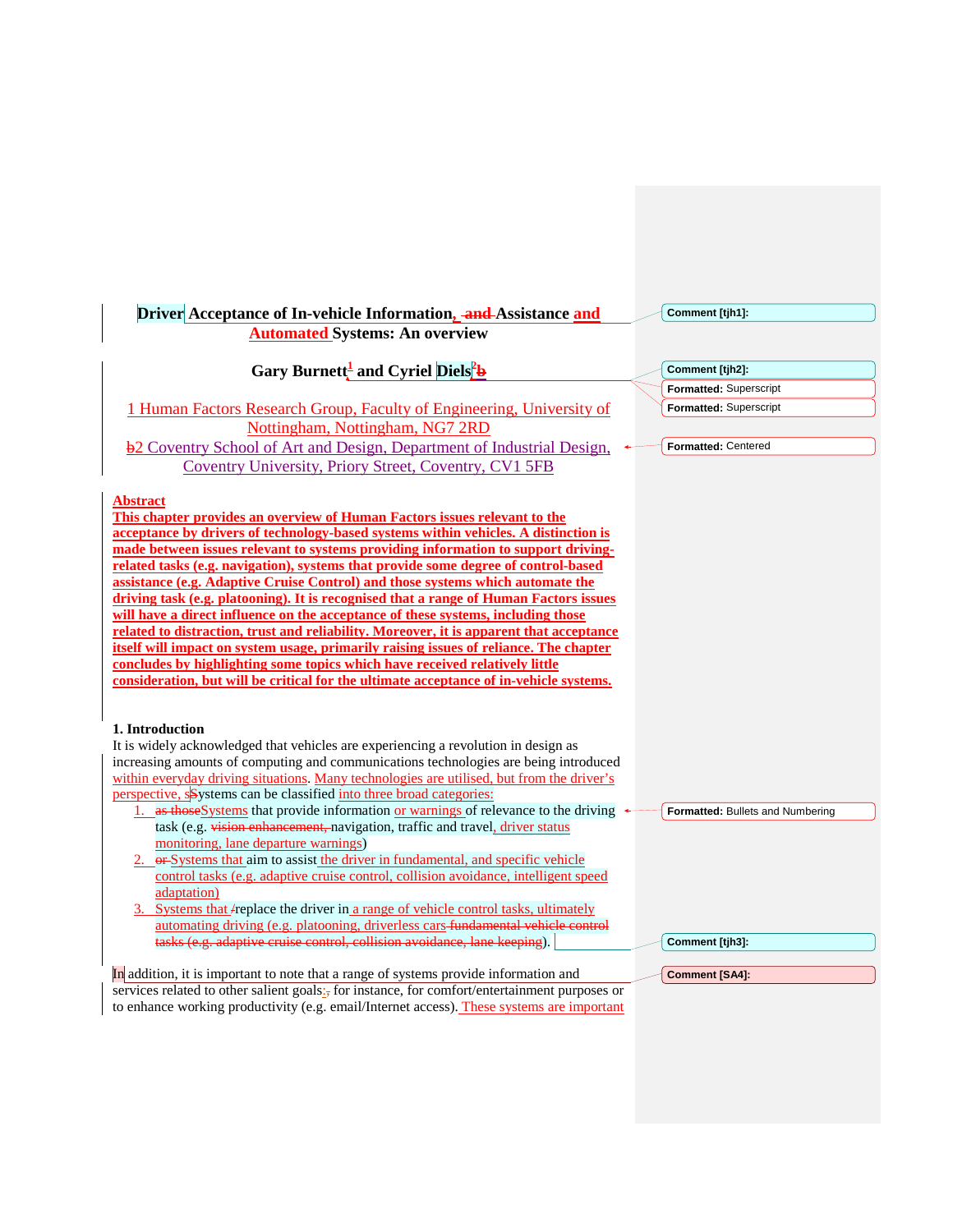#### in terms of the impact they can have on primary driving tasks (distraction, behavioural adaptation, etc.).

The acceptance of such technology by end users (predominately drivers and their passengers) is important for several reasons. Firstly, and perhaps most importantly, systems must be accepted if they are then to be used (a utility argument), such that the fundamental design goals for a system (safety, driving efficiency, and so on) have the potential to be met. Secondly, an understanding of acceptance is required when considering the closely related issues of usability and satisfaction (see also the chapter by Green and Jordan; and Stevens and Burnett-X). As noted by Faulkner (2000), there is no universal view on how these various 'soft' terms should be defined, but it is clear that they impinge on each other. Finally, acceptance is highly relevant to key issues of trust and reliance for in-vehicle technology (see also the chapter by Ghazizadeh and Lee). When new systems are wholly accepted, trust levels may be overly high and there may be a mismatch between objective and subjective levels of reliability for a system. Consequently, complacency effects may arise (e.g. following instructions from a navigation system when it is inappropriate to do so). Conversely, a system considered unacceptable to users may be deemed untrustworthy and may be used in an inappropriate fashion (misuse effects). Such behavioural adaptation is a common result of new technological interventions within an overall systems' perspective (Wickens et al., 2004).

Considerable data has have been collected by the research community relating to the acceptance of in-vehicle information, and assistance and automating systems. This chapter sets the scene for subsequent chapters in this section by highlighting the breadth of studies that have been conducted. In particular, we will discuss acceptance issues for three distinct example systems:- vehicle navigation (information);- adaptive cruise control (assistance); and platoon driving (assistiveautomating). In these three types of systems where there are considerable differences in the maturity and adoption of the technology. Moreover, the level of automation associated with the technology rises with each subsequent example, leading to differences in the fundamental Human Factors issues of interest. As a consequence of such variation, $\tau$ , the nature of research and conclusions that can be drawn arecan be fundamentally expected to be significantly different. Future  $\frac{1}{\sqrt{1+\frac{1}{\sqrt{1+\frac{1}{\sqrt{1+\frac{1}{\sqrt{1+\frac{1}{\sqrt{1+\frac{1}{\sqrt{1+\frac{1}{\sqrt{1+\frac{1}{\sqrt{1+\frac{1}{\sqrt{1+\frac{1}{\sqrt{1+\frac{1}{\sqrt{1+\frac{1}{\sqrt{1+\frac{1}{\sqrt{1+\frac{1}{\sqrt{1+\frac{1}{\sqrt{1+\frac{1}{\sqrt{1+\frac{1}{\sqrt{1+\frac{1}{\sqrt{1+\frac{1}{\sqrt{1+\frac{1}{\sqrt{1+\frac{1}{\sqrt{1+\frac{1}{\sqrt{1+\frac{1}{\sqrt{1+\frac{1}{\sqrt{1+\frac{1$ 

**Comment [MR5]:** 

**Comment [tjh6]: Comment [tjh7]:** 

#### **2. Acceptance issues for specific systems**

#### *2.1 Vehicle navigation systems*

Vehicle navigation systems are an example of a ubiquitous information technology where there has been considerable Human Factors research both before and after widespread implementation (e.g. Ross et al., 1995; Forbes and Burnett, 2007). These systems aim to support drivers in the strategic and tactical components (planning and following routes, respectively) of the driving and navigating task. They have become increasingly popular in recent years, across many countries, as costs have reduced and the technology has

**Comment [tjh8]:**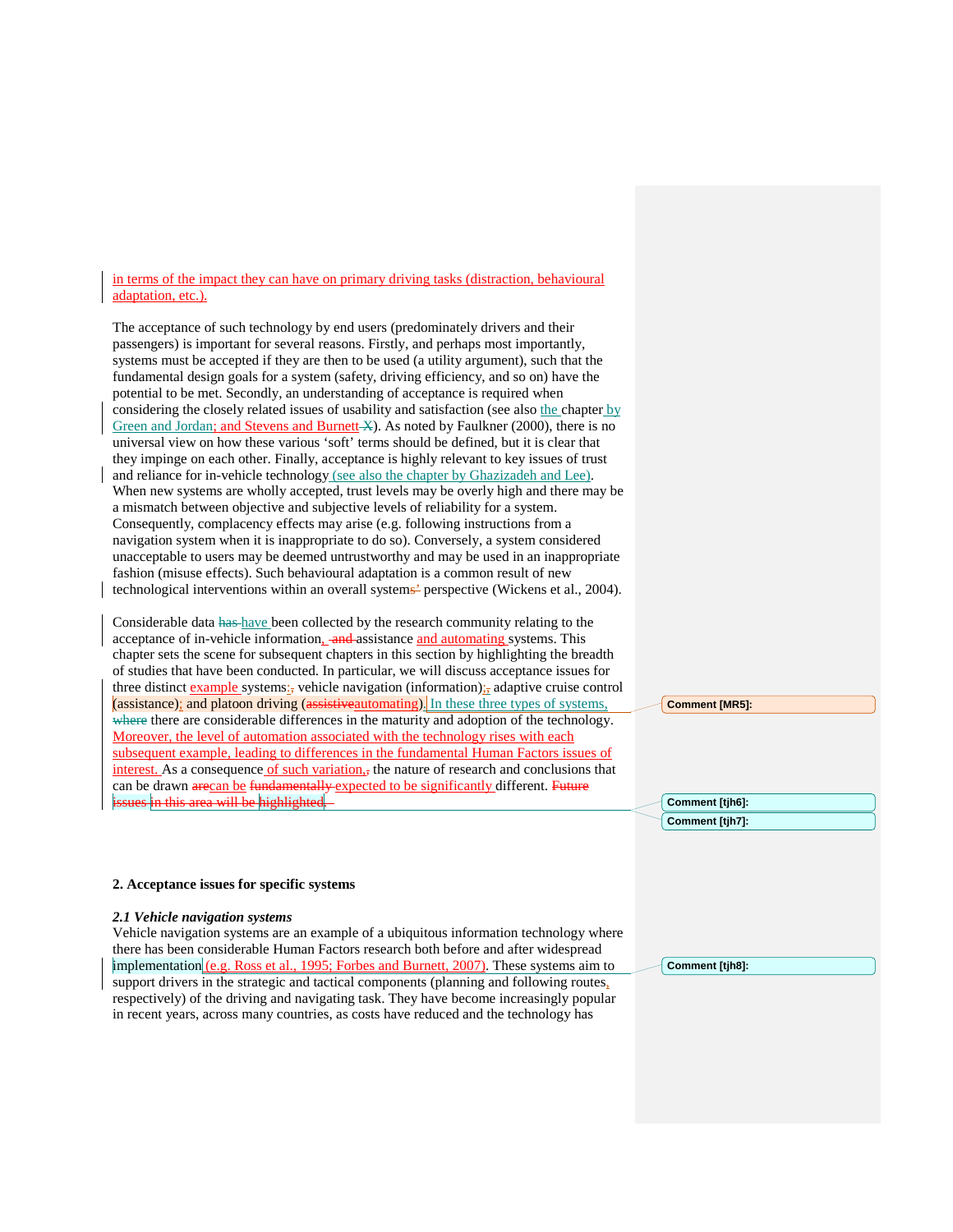| matured. Three broad types of system now exist each with their own distinct advantages<br>and disadvantages:<br>1) $\Omega$ $\Omega$ $\Omega$ $\Omega$ equipment manufacturer (OEM) systems (integrated within a vehicle);<br><b>pPersonal navigation devices (PNDs - nomadic devices, designed specifically to</b><br>2)<br>support navigation); and<br><b>S</b> martphones (multi-functional, small screen devices which possess navigation<br>3)<br>functionality).                                                                                                                                                                                                                                                                                                                                                                                                                                           |                        |
|------------------------------------------------------------------------------------------------------------------------------------------------------------------------------------------------------------------------------------------------------------------------------------------------------------------------------------------------------------------------------------------------------------------------------------------------------------------------------------------------------------------------------------------------------------------------------------------------------------------------------------------------------------------------------------------------------------------------------------------------------------------------------------------------------------------------------------------------------------------------------------------------------------------|------------------------|
| There has been an evolution in design of these systems since the 1990s-in this area,<br>reflecting technological advances as well as acceptance issues for users. Originally,<br>navigation systems used by drivers were wholly OEM solutions. More recently, PNDs<br>have been dominant, reflecting consumers' desires for affordable, dedicated and portable<br>devices. Nevertheless, this situation is changing as increasingly people exploit the<br>convenience of navigation functionality within a smartphone device. Indeed, there is now<br>some linking between system types as vehicle manufacturers have developed Human-<br>Machine Interfaces (HMIs) which can adapt an in-vehicle system to account for the<br>presence of a smartphone (e.g. by utilising the preferences stored on a smartphone but<br>presenting information within the vehicle according to an OEM solution (larger display, |                        |
| in-vehicle speakers, steering wheel controls, etc.). For current trends in navigation system<br>design, see http://www.autoevolution.com/newstag/satnav/.<br>Considerable literature has focused on the human-centred design issues for vehicle                                                                                                                                                                                                                                                                                                                                                                                                                                                                                                                                                                                                                                                                  | Comment [tjh9]:        |
| navigation systems (see reviews by Srinivisan, 1999; and Burnett, 2009. It is evident that<br>the majority of research in this area has made very convincing safety arguments,<br>assumingassumes that issues of distraction and excessive workload are the most likely<br>concerns that navigation system designers must be aware of. The fundamental<br>supposition is that acceptance will not arise unless basic safety concerns are accounted                                                                                                                                                                                                                                                                                                                                                                                                                                                               | Comment [MR10]:        |
| for. Previous Aguthors have noted that driving is already a complex, largely visual, task<br>and navigation system HMI designs will be associated with divided attention and<br>additional information processing (Srinivisan, 1999; Moriarty and Honnery, 2003).<br>Consequently, there is potential for drivers to make fundamental errors whilst engaging<br>with a navigation system, such as failing to observe in time a lead vehicle slowing down                                                                                                                                                                                                                                                                                                                                                                                                                                                         | <b>Comment [MR11]:</b> |
| or wavering out of lane (Green, 2007).                                                                                                                                                                                                                                                                                                                                                                                                                                                                                                                                                                                                                                                                                                                                                                                                                                                                           | <b>Comment [MR12]:</b> |
| <b>Therefore Consequently, tThere</b> is considerable literature (especially from the 1980s and<br>1990s) focusing on the distraction effects of navigation systems (visual, auditory,<br>cognitive and biomechanical) and several influential design guidelines handbooks have<br>been produced, informed by research studies with this focus (e.g. Ross et al., 1995; Green<br>et al., 1997; Campbell, Carney and Kantowitz, 1998). These handbooks provide a wide<br>range of guidance for designers concerning issues as diverse as the choice of modality for<br>interfaces, the content and timing of voice messages, display position, colour<br>combinations, font types/sizes, orientation of map displays, and so on. Clearly, such<br>handbooks can be important source documents for Human Factors professionals in                                                                                  | Comment [tjh13]:       |
| industry wishing to argue a case for a specific HMI.                                                                                                                                                                                                                                                                                                                                                                                                                                                                                                                                                                                                                                                                                                                                                                                                                                                             | Comment [tjh14]:       |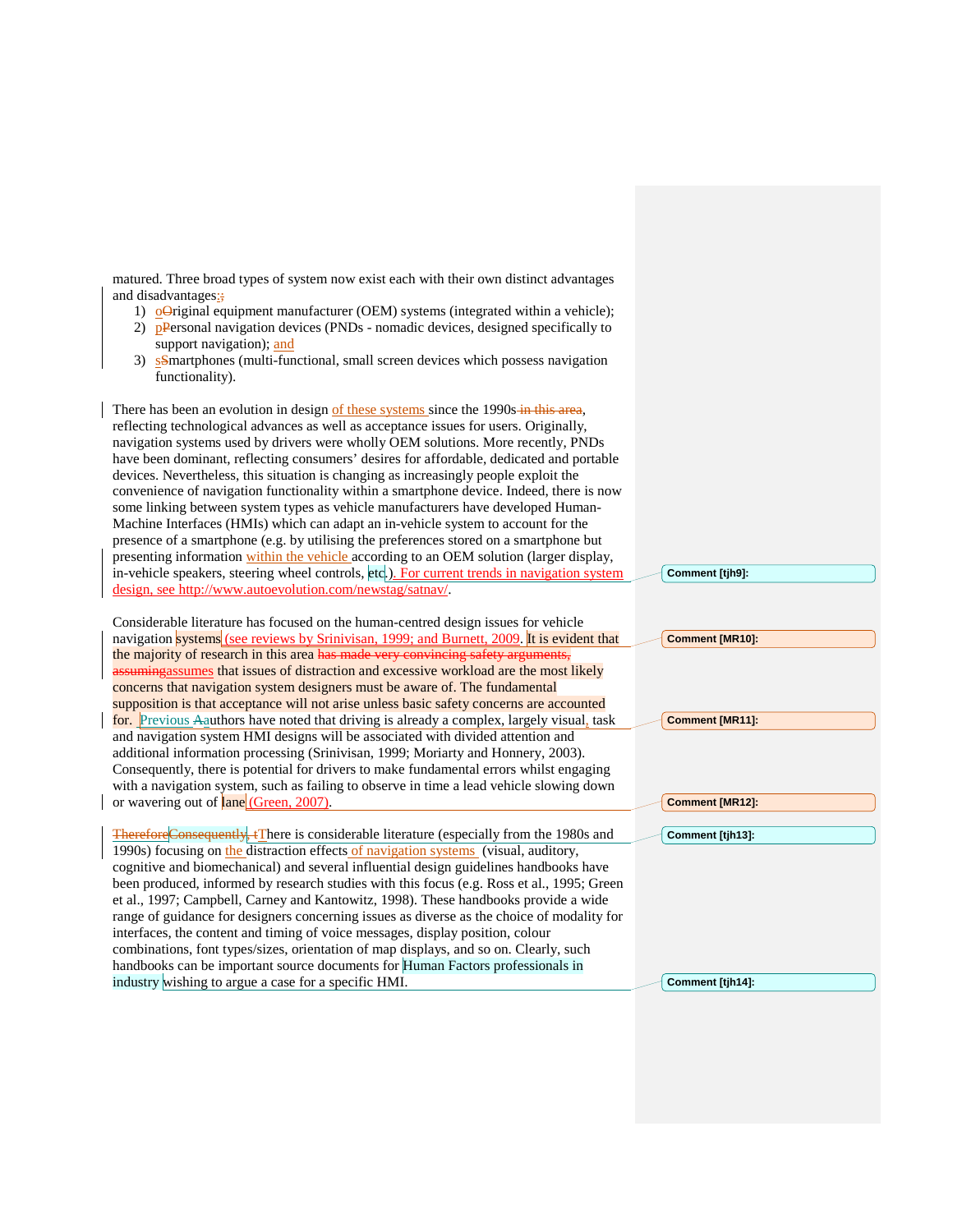Based on the authors' understanding of the content of these handbooks, it is tempting to speculate **It is clear thatthat many of the current vehicle navigation HMIs have been** influenced by the content of these handbooksavailable guidance. In particular, many vehicle navigation systems largely aimare clearly designed to make the workload associated with the navigation task low. This is often achieved using simple turn-by-turn instructions given in the auditory modality, combined with predominantly arrow-based graphics and distance-to-turn information. In some respects, this could be argued as a success for Human Factors research. Studies were conducted (often on public roads, but occasionally within simulators) to provide the 'believable' empirical data for guidelines; which, accordingly have informed best **practice** (e.g. Burnett and Joyner, 1996; Dingus et al., 1989). Unfortunately, however, as a result of the recent mass uptake and clear acceptance of the technology, additional issues have come to light that impinge on safety/comfort, routing efficiency, and ultimately acceptance, but may be of larger concern to drivers than distraction. In particular, two key issues relating to the automation effects of navigation systems have been found to be significant, which can be considered broadly under the headings of reliability and reliance. *Reliability* Surveys, in conjunction with considerable anecdotal evidence, have demonstrated the problems associated with unreliable guidance information from vehicle navigation systems. The resulting problems have obvious safety implications (e.g. when a driver turns the wrong way down a one-way street) and can have a considerable impact on the efficiency of the overall transport system (e.g. when a lorry gets stuck under a bridge). Forbes (2009) (also reported in Forbes and Burnett, 2007) conducted a survey of 872 navigation system owners, which established that 85% had received inaccurate guidance. When asked about guidance that was considered dangerous/illegal, 23% of respondents admitted to obeying the instructions on at least one occasion. Importantly, there was a clear relationship with age, such that older drivers were more likely to follow the unreliable guidance than their younger counterparts. From an acceptance perspective, it is most interesting to consider here  $(0, 4)$  why certain individuals are prone to following such instructions, and  $(b)$  which characteristics of the HMI can contribute to the problem. This is an area around which there has been very little research to date. With respect to the former question, Forbes (2009) conducted employed detailed follow-up detailed diary studies with 30 navigation system users and used the data to hypothesise that, for certain drivers in specific situations, a *trust* explanation could be given. Specifically, there was evidence for over-trust (or complacency) $\frac{1}{25}$  that is, they drivers saw the relevant road sign/cue, but chose to ignore it and favour the navigation instruction. In other contexts, there was evidence that for an *attention*-based explanation-could be put forward, since drivers did not believe they saw or processed the relevant road sign/cue. In these cases, it is possible that characteristics of the system user-interface disrupted drivers' normal allocation of attention. More recent work conducted by Large and Burnett (20132, in press) considered these issues in a driving simulator context using eye tracking and confirmed objectively that two distinctive mechanisms are involved in this **problem**. For system acceptance, each of the **Comment [MR15]: Comment [MR16]: Comment [tjh17]: Comment [SA18]: Comment [MR19]: Comment [MR20]:**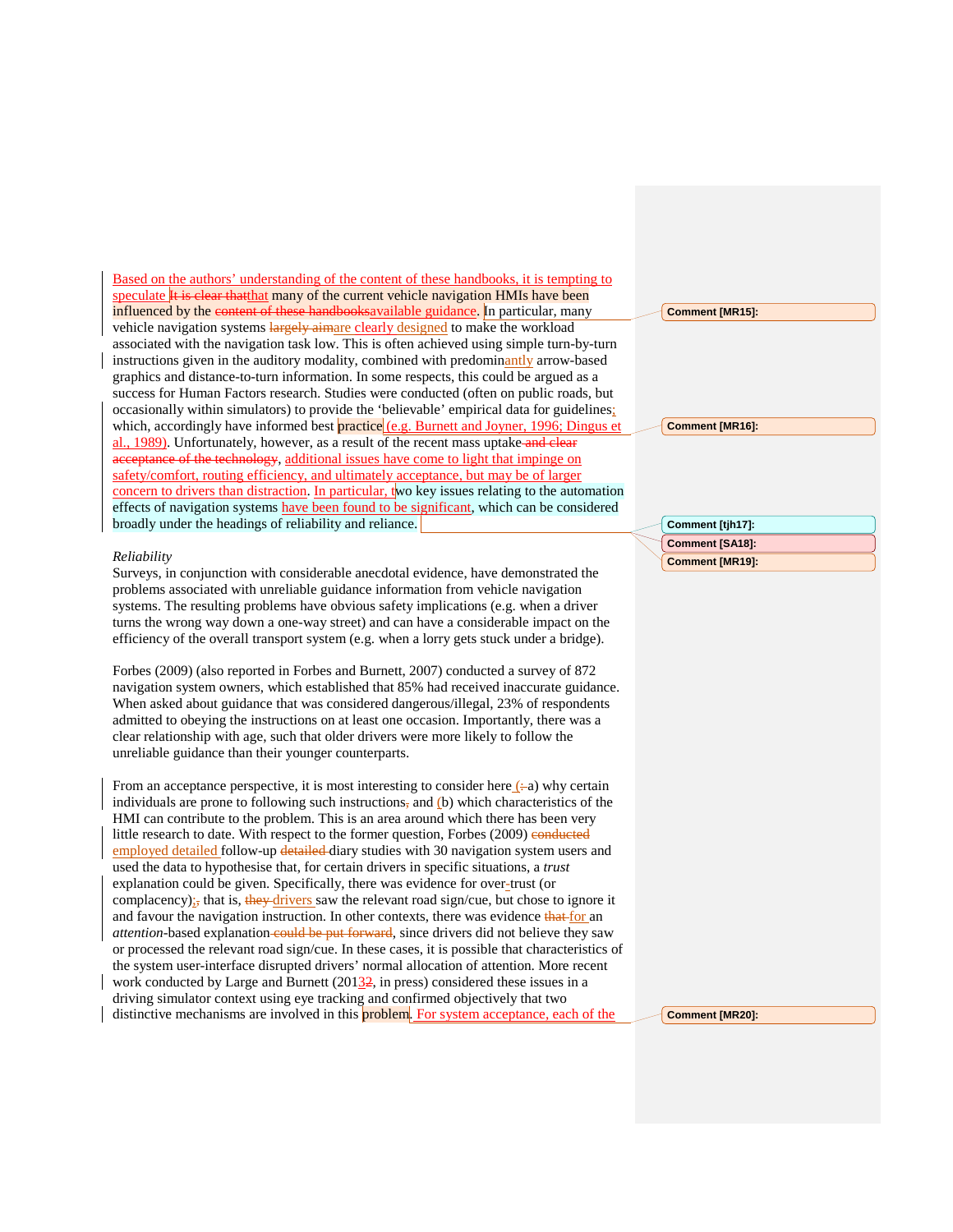mechanisms is likely to effect where drivers place the blame for their routing errors (agency) – either with themselves, the system or the surrounding road infrastructure.

#### *Reliance*

A further issue concerns drivers' long-term dependency on navigation systems, an outcome explicitly linked to :, that is, situations where there might be overly high levels of system acceptance (Burnett, 2009). Specifically, it has been noted that current technology automates core aspects of the navigation task, including trip planning (where the user's role is essentially to confirm computer-generated routes) and route following (where users respond to computer-generated filtered instructions) (Adler, 2001; Burnett and Lee, 2005; Reagan and Baldwin, 2006). As a result, drivers are largely passive in the navigation task, and, consequently, fail to develop a strong mental representation of the space in which they are travelling, commonly referred to as a cognitive map. Several empirical studies have demonstrated this effect for drivers (Jackson, 1998; Burnett and Lee, 2005).

Several authors have provided convincing arguments as to why this issue is of concern (Burnett and Lee, 2005; Jackson, 1998). Specifically, it is noted that the following advantages exist for individuals who possess a well-formed cognitive map of an environment:

- Enhanced navigational ability such people are able to accomplish navigation tasks with few cognitive demands based on their own internal knowledge. Indeed, it should be possible in certain environments (e.g. one's home town) to navigate using automatic processing, that is, with no conscious attention.
- Increased flexibility in navigation behaviour informed individuals have the capacity to choose and then navigate numerous alternative routes to suit particular preferences (e.g. for a scenic versus efficient route), or in response to unanticipated situations (e.g. heavy traffic, poor weather, system failure or absence).
- Social responsibility a well-formed cognitive map provides a wider transport efficiency and social function, since it empowers a person to navigate for others, for example, by providing verbal directions as a passenger, pedestrian, or over the phone, sketching maps to send in the post, and so on (Hill, 1987).

This is essentially a complex trade-off problem. Notably, there is a conflict between the need to design navigation HMIs which enable an individual to acquire spatial knowledge (*active* navigation) and those which minimise the demands (or workload) of navigating (*passive* navigation). In this respect, authors have noted the potential for active, learningoriented, HMIs for vehicle navigation systems, as an alternative to the current passive styles (Burnett and Lee, 2005). Such interfaces would aim to provide navigation information in a form which that ensures that the demands of the navigation task in wholly unfamiliar areas are at an acceptable, low level, whilst aiming to support drivers in the cognitive mapping process. In essence, these interfaces would aspire to move people onwards through the various stages of cognitive map development, ultimately to a level in which they are able to navigate effectively for themselves and others, independent of any external information. Some initial progress was made on this topic in a simulator study conducted by Oliver and Burnett (2008).

**Comment [MR21]:**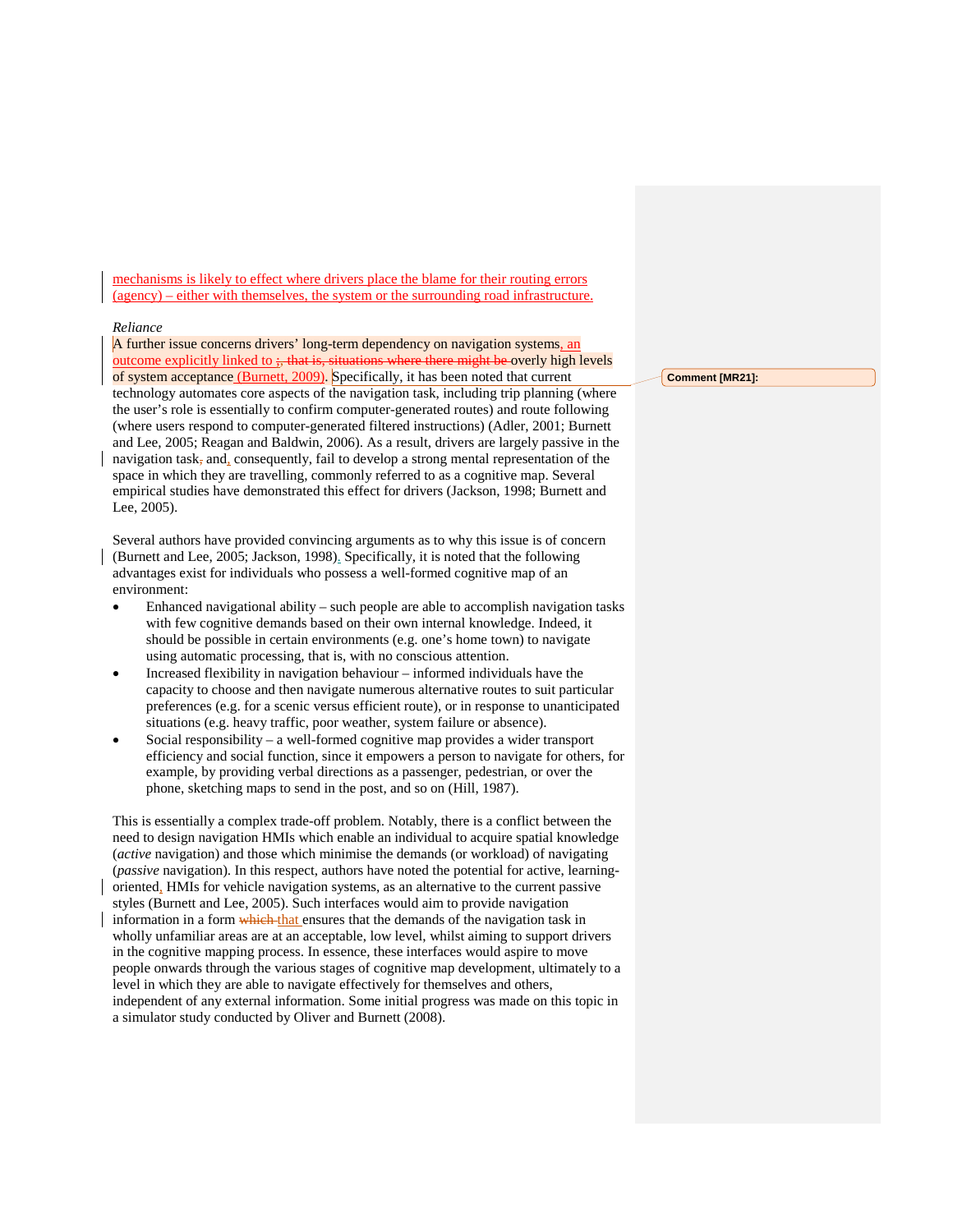#### *2.2 Adaptive Cruise Control (ACC)*

Adaptive Cruise Control (ACC) is an example of a driver support (assistanceive) system which has been in production for several years. To this date, however, ACC is only offered as an optional feature in the luxury vehicle segment and the penetration rate is low as a consequence. , but is not widely used within the driving population. Functionally, ACC will maintain a set speed as per conventional Cruise Control systems, when there is no traffic immediately ahead of the driver. In situations where traffic is ahead in the driver's lane, ACC uses radar to maintain a **constant** time headway to the vehicle ahead. This headway is subsequently kept constant by the system by adjusting the speed of the vehicle to prevent exceeding a pre-defined time gap. First-generation ACCs require a minimum driving speed of typically 30kph, below which the system is deactivated requiring the driver to take over control below this speed. Similarly, manual control is regained when the driver deactivates the system by pressing the brake pedal. Second- generation ACCs have been developed that extend the utility of ACCs - by not only expanding the speed range to velocities below 30kph, but also bringing the vehicle to a complete stop and accelerating eagain if the preceding vehicle does  $so_{57}$  a so-called "Stop & Go" function. Notwithstanding these significant system enhancements, ACCs have a limited deceleration level. Hence, under critical driving conditions, such as emergency braking situations, the driver is still required to regain control of the vehicle. It is for this primary reason that ACCs are marketed as comfort systems rather than safety systems. ACC is predicted to have a number of positive effects. From the driver's perspective, it **Formatted:** Strikethrough **Comment [MR22]:** 

**Comment [SA23]:** 

**Comment [MR24]: Comment [MR25]:** 

has already been shown that ACC can reduce workload and increase perceptions of comfort (e.g. Stanton et al., 1997). Furthermore, deployment of ACC is expected to lead to improved traffic safety, roadway capacity and environmental traffic impact (Vahidi  $\&$ Eskandarian, 2003). That is, safer and sshorter time headways as well as smoother acceleration and deceleration profiles help to increase road capacity and traffic flow whereas the minimum time headway adopted by ACC systems eradicate short, unsafe following distances; which, in turn, translate into improved traffic safety, roadway capacity and environmental traffic impact (Vahidi & Eskandarian, 2003). However, the extent to which these potential advantages materialise will be largely dependent on penetration rates which, at least for Europe, are predicted to be low in the foreseeable future - around  $10\%$  in 2020 (Wilmink et al., 2008). A major factor in future deployment will be drivers' acceptance and willingness to engage with ACC systems.

User acceptance of ACC has been studied using a wide range of methods including interviews, questionnaire surveys, simulator experiments, and field operational tests (FOTs). As part of the PROMETHEUS project, one of the earliest ACC acceptance studies was conducted by Becker et al. (1994) in which participants drove around in real traffic with prototype equipped vehicles. Results showed that ACC was perceived as a comfort-oriented and safety-enhancing driver assistance system. Overall, ACC was well received by participants and considered acceptable, comfortable, safe and relaxing. Similar results were obtained in a driving simulator study by Nilsson (1995) in which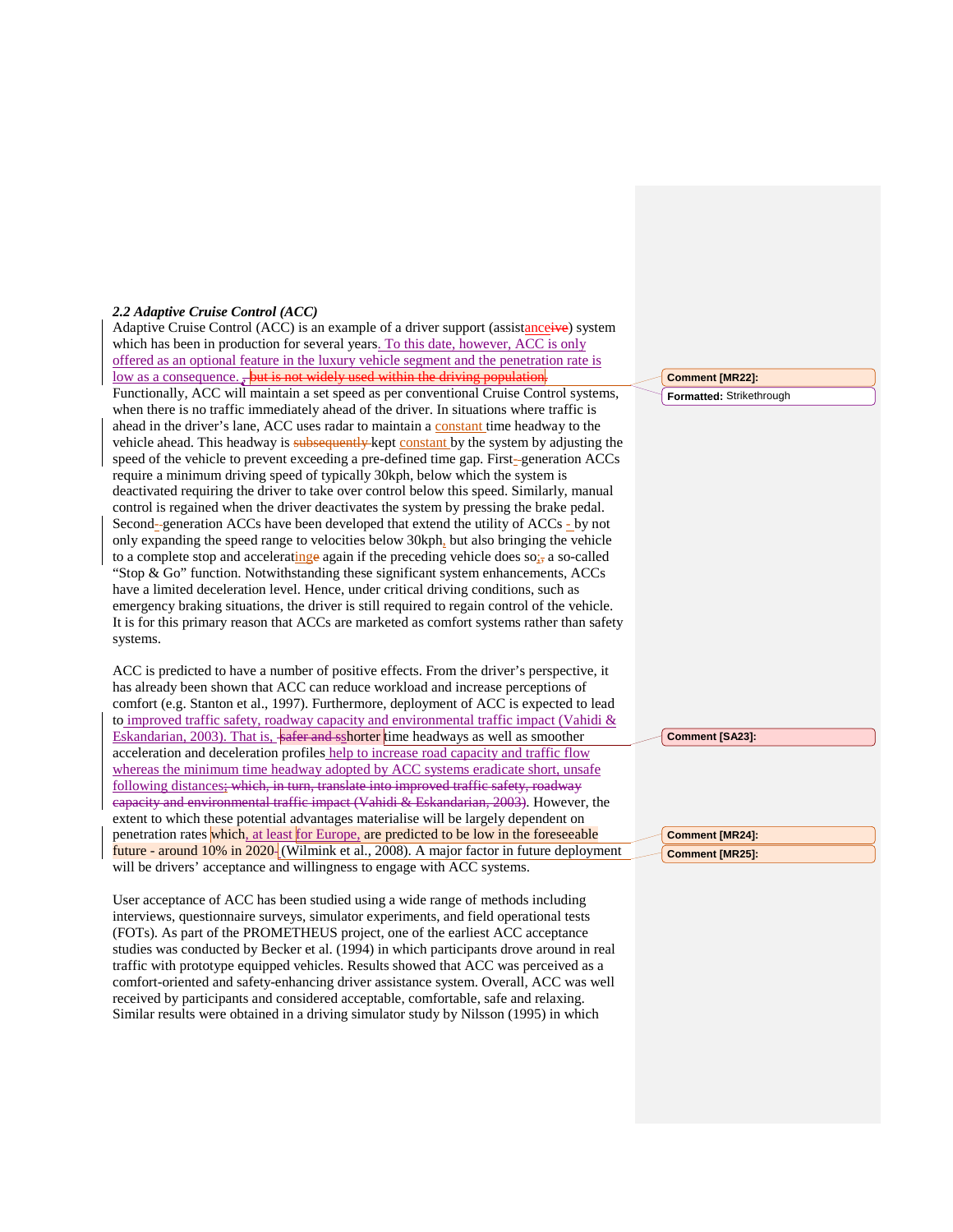ACC was felt to add comfort and convenience to the driving experience. Fancher et al. (1995) conducted a field trial which showed that in comparison to conventional cruise control, ACC was perceived as more comfortable as it required fewer interventions. In dense traffic conditions, however, users tended to turn off the ACC as the system-defined headways were perceived to be too large resulting in other traffic cutting in.

Although these early studies suggest a high level of system acceptance, it is worth noting that acceptance may not be uniform across all users and may also depend on users' needs and motivations. For example, Hoedemaeker and Brookhuis (1998) investigated ACC user acceptance as a function of users' driving style and found that, whereas ACC was perceived positively in terms of workload, comfort and usefulness, participants who liked to drive fast, as assessed using a driving style questionnaire, were less positive about ACCit.

In 2005, the National Highway Traffic Safety Administration (NHTSA) in the US reported the results of the Automotive Collision Avoidance System field operational test (ACAS FOT) program (NHTSA, 2005). The FOT involved a 12- months period in which 11 cars equipped with ACC and Forward Collision Warning (FCW) were driven under natural conditions by a total of 96 participants. Each participant drove an equipped car for several weeks after which system acceptance was assessed using a combination of questionnaires, interviews, and focus groups. Again, system acceptance was high with three quarters of participants intending to purchase an ACC system if they were buying a new car. When considering individual driver characteristics including age, gender, education, and income, it was found that age was the best predictive factor, with older drivers reporting highest system acceptance. Notwithstanding the high acceptance levels, a number of ACC design characteristics were thought to benefit from future improvements. In particular, the maximum ACC speed and shortest available gap setting were considered too low. Some participants also mentioned the need to manually interfere due to the slowness for the system to decelerate and, conversely, pick up speed in overtaking manoeuvres.

Similar to the ACAS FOT, Alkim et al. (2007) reported the results of a Dutch field study which investigated drivers' use and acceptance of ACC, Lane Departure Warning (LDW), and Headway Monitoring and Warning (HMW), and Lane Keeping Assistance (LKA) systems. Again, ACC again enjoyed a high acceptance level. It further showed that the active assistance or intervention systems (i.e. ACC and LKA) enjoyed a higher level of acceptance than the warning systems (i.e. LDW and HMW). As pointed out by the authors, this was an unexpected finding given that drivers usually indicate a preference for an informative system rather than a system that takes over parts of the driving task. This difference in acceptance may be ascribed to the fact that the benefits of warning systems were not only perceived to be less apparent, but there was also a lack of system trust due to the high number of false triggers alerts the systems produced. Furthermore, Alkim et al. (2007) findings that users are more positive after actual experience with such systems compared to a priori expectations pointed out the discrepancy between "preferences" that are based on experience or expectation,clearly

**Comment [MR26]:**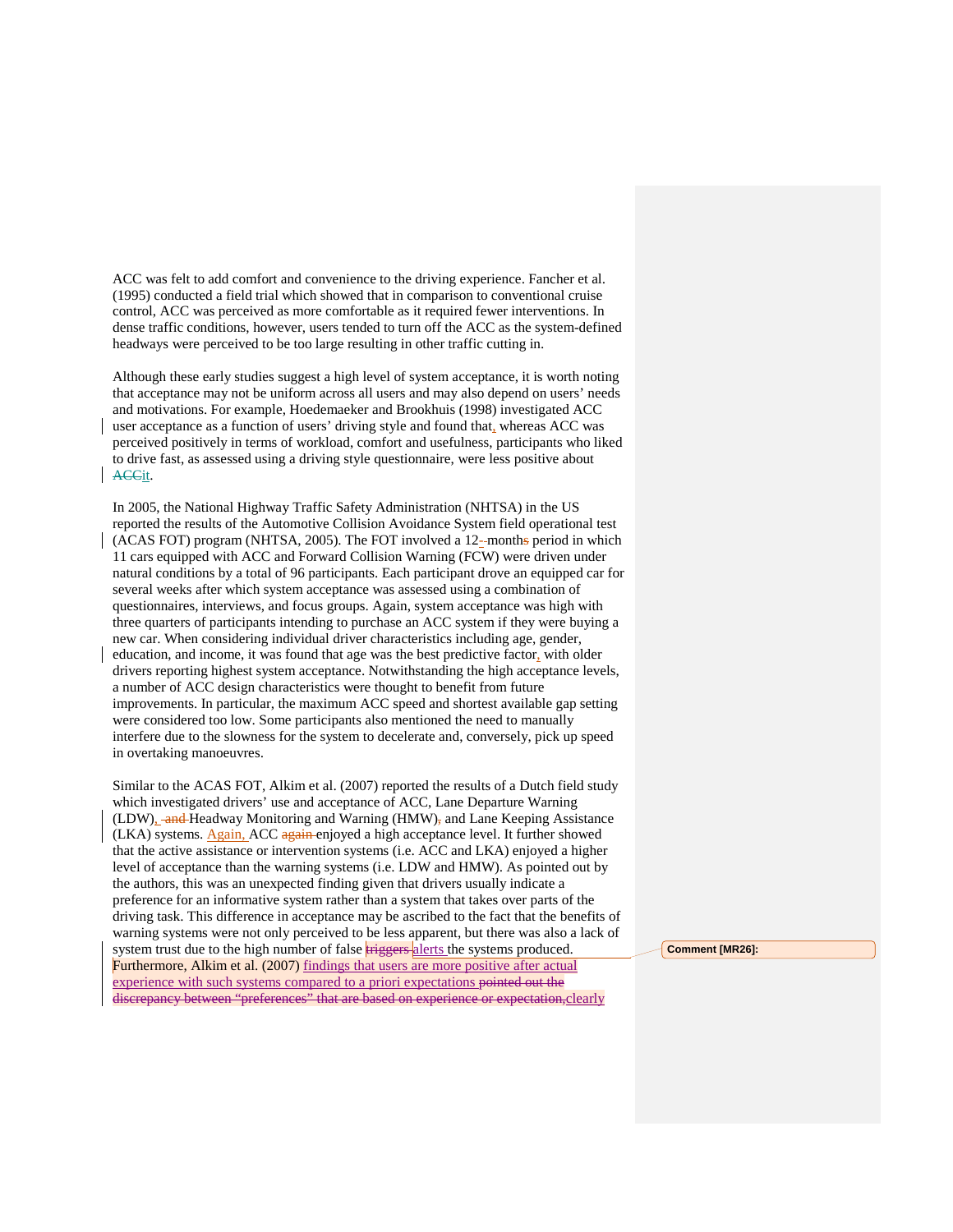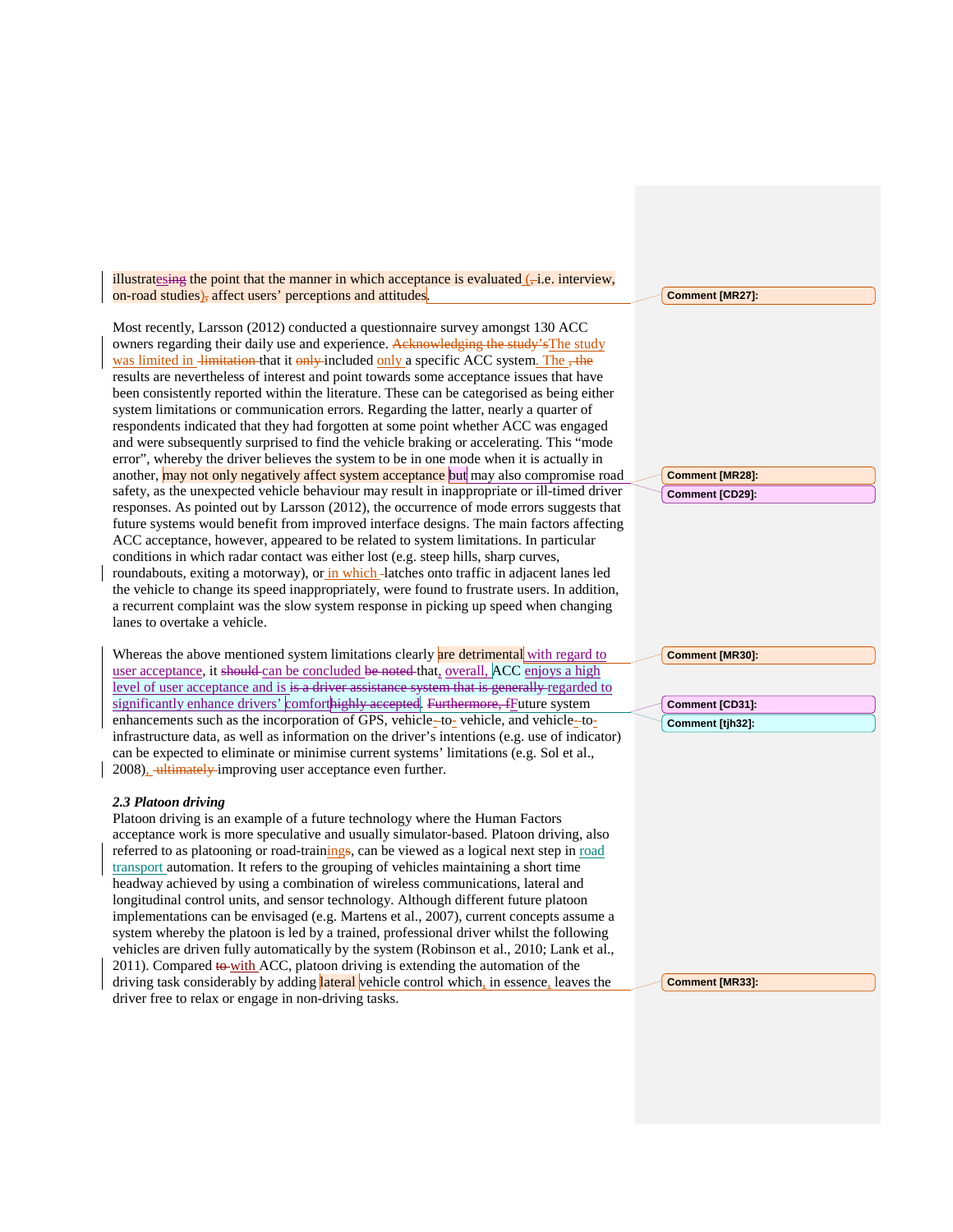Platoon driving is predicted to provide a range of advantages (see Robinson et al., 2010; Lank et al., 2011). First, the small headways maintained in platoons results not only in a reduction in drag and associated energy efficiency, but also an increase in road network capacity due to the mere fact that less road space is required. A knock-on effect is that overtaking manoeuvres by other road users can be performed more quickly resulting in a more homogeneous traffic flow. Safety benefits are also expected: - unlike drivers, the automated system does not suffer from distraction,  $\cdot$  and, secondly, the automated system's reaction times of the system are only a fraction of the human responses times. Finally, the fact that the driving task is entirely taken over by the system is expected to result in enhanced driver comfort.

Regardless of the already proven technical feasibility as well as the anticipated benefits (Lank et al., 2011), the success of platooning will ultimately depend ultimately on road users' as well as societal 'acceptance of the system. Compared to ACC, platooning creates a considerably more complex situation where we not only have to take into consideration the driver within the platoon, but also road users' driving in their vicinity (Gouy et al., 2012). With regards to the former, there are some significant human factors challenges (see Larburu et al., 2010; Robinson et al., 2010; Martens et al. 2007). Taking the driver out of the loop raises questions about the effects on drivers' situational awareness, or their knowledge of the surrounding traffic and prevailing conditions. In particular t<sub>This</sub> may become a safety issue when the driver is required to switch from autonomous driving to normal driving or when responding to, when responding is required to respond to unexpected events due to system breakdowns, is engaged in secondary tasks, or is experiencing underload. With the driver effectively becoming a passive monitor, the design of the human-machine interface will become a critical aspect for the success of such systems. In addition to these safety issues, user acceptance of platooning will depend on the extent to which the system is perceived to be accurate and reliable and its use to be considered both safer and more comfortable compared to normal driving.

As mentioned, the presence of platoons on normal motorways also creates an entirely new set of driving conditions for non-platoon road users. Although the exact consequences will be dependent on the specific design of platoons  $(-e.g.$  what is the maximum number of vehicles; are vehicles allowed to leave or join a platoon from the side; (see Robinson et al., 2010), for platooning to be acceptable it is important that the presence of platoons on normal motorways does not lead to actual or perceived negative consequences. Platoons may interfere with other road users in a number of ways. For example, entering and exiting a motorway and overtaking may be perceived to be less safe and more demanding. Also, what are the effects of the shorter time headways adopted in platoons? Could this result in behavioural adaptation whereby non-platoon drivers consciously or unconsciously also adopt shorter time headways possibly compromising road safety? Initial simulator studies on this topic have shown evidence for such effects (Gouy et al. 2012). These are only some of the type of questions that need to be answered to better understand the effects of platooning in the context of acceptability.

**Comment [tjh34]:** 

**Comment [MR35]:**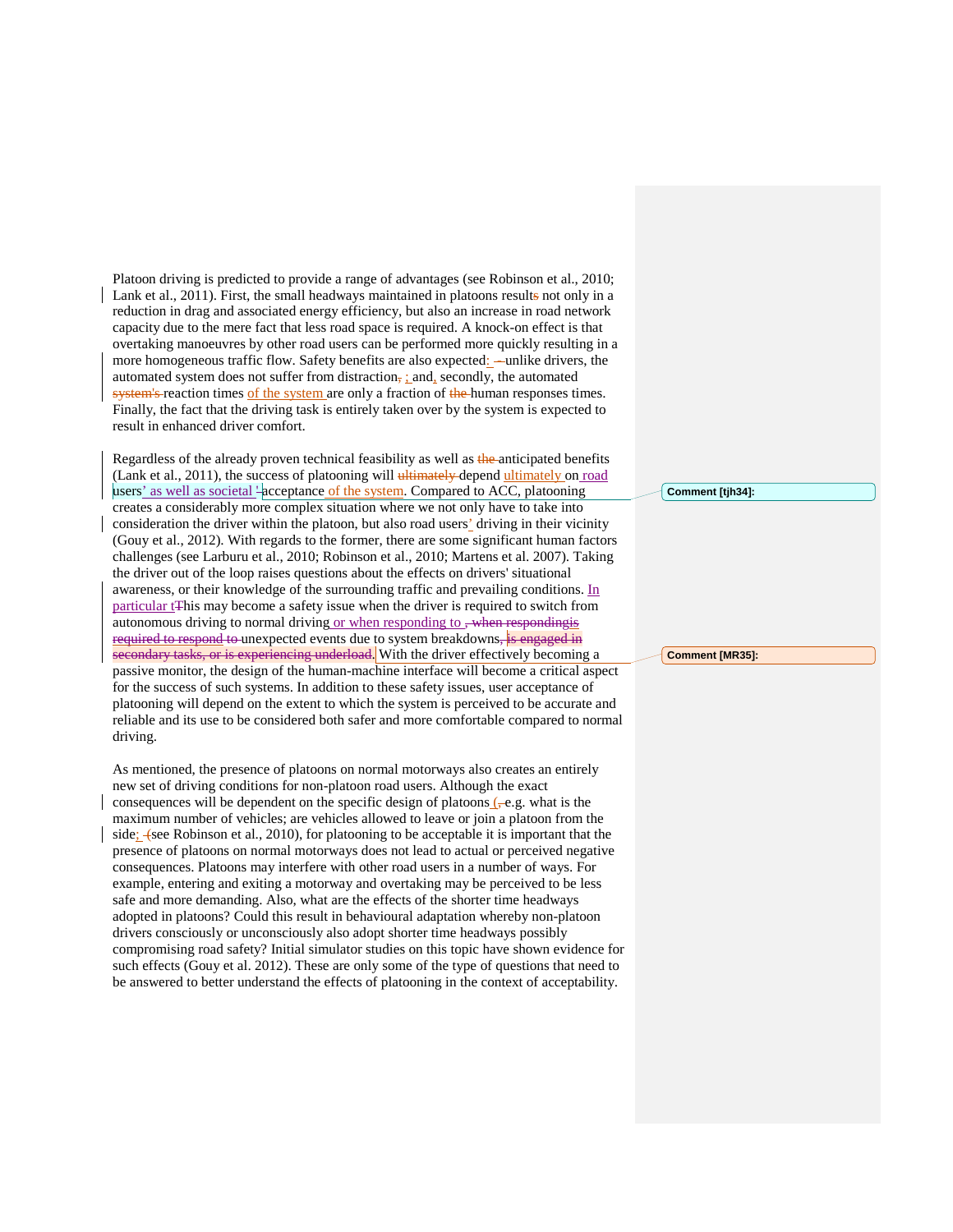The first few studies have now been undertaken to start to better understand some of the above issues. The German national project KONVOI set out to conduct simulator and onroad testing of platoons consisting of coupled trucks (Lank et al., 2011). The platooning concept required the first driver of a platoon to manually control the truck with the other trucks following the lead truck fully automatically. To join a platoon, the driver was required to send a request via a touch screen when within 50 metres of the platoon. Following acceptance by the platoon lead vehicle, automation would set in and gradually close the gap to a distance of 10 metres from the truck at the end of the platoon. Similarly, to de-couple and leave the platoon, the driver would be sent a request and, following acknowledgement by the lead vehicle, the time headway would increase again to 50 metres followed by a visual-auditory countdown signal to indicate the end of the automated drive.

Within in the KONVOI project, user acceptance was evaluated in three phases, starting out with focus groups, followed by simulator studies and on-road studies (Lank et al., 2011). This allowed for a clear demonstration of the effect that experience with a new technology might have on user acceptance. Before any actual experience with platoon driving, the initial focus groups revealed 80% of the truck drivers to have a negative attitude towards the concept of platooning. However, following actual experience of platooning, a considerable shift was observed with an ultimate approval rate of 54%.

System acceptance of non-platoon drivers was evaluated in a subsequent driving simulator study. Although some concerns were raised that platoon driving might lead to additional driving demands for some, the vast majority of drivers (80%) showed a positive attitude towards platooning and thought of it as a sensible development. Platoons were regarded to as reducing driver workload, in part due to the reduction in the number of overtaking manoeuvres required, and drivers expressed a preference for overtaking a platoon as opposed to individual trucks. On the other hand, concerns were raised regarding the additional demand and responsibility put on the driver of the lead vehicle. System over--reliance and subsequent inattention was feared to result in "illusionary" safety" and possibly increased accident risk. Although drivers reported little difficulties entering and exiting the motorway in the presence of platoons, the additional complexity of the traffic conditions was mentioned as possible reasons for lower acceptance levels by other road users. Respondents also mentioned the need for international standardisation regarding the legal length of platoons and the full development and testing before market deployment.

Most recently, user acceptance of platoon driving has been evaluated as part of the European project "Safe Road Trains for the Environment  $\sqrt{-SARTRE)^2}$ . Larburu et al. (2010) conducted a simulator study to assess drivers' responses to platoon driving. Again, acceptance was not only assessed from the perspective of the platoon driver but also from drivers encountering a platoon. The study evaluated various platoon configurations that varied in length and headways, and also included a prototype HMI which was incorporated to inform the driver during transition stages from manual to automatic driving, and vice versa. From a user acceptance perspective, the study showed some consistent gender effects with female drivers reporting to be less tolerant of shorter time

**Comment [CD36]: Comment [MR37]:**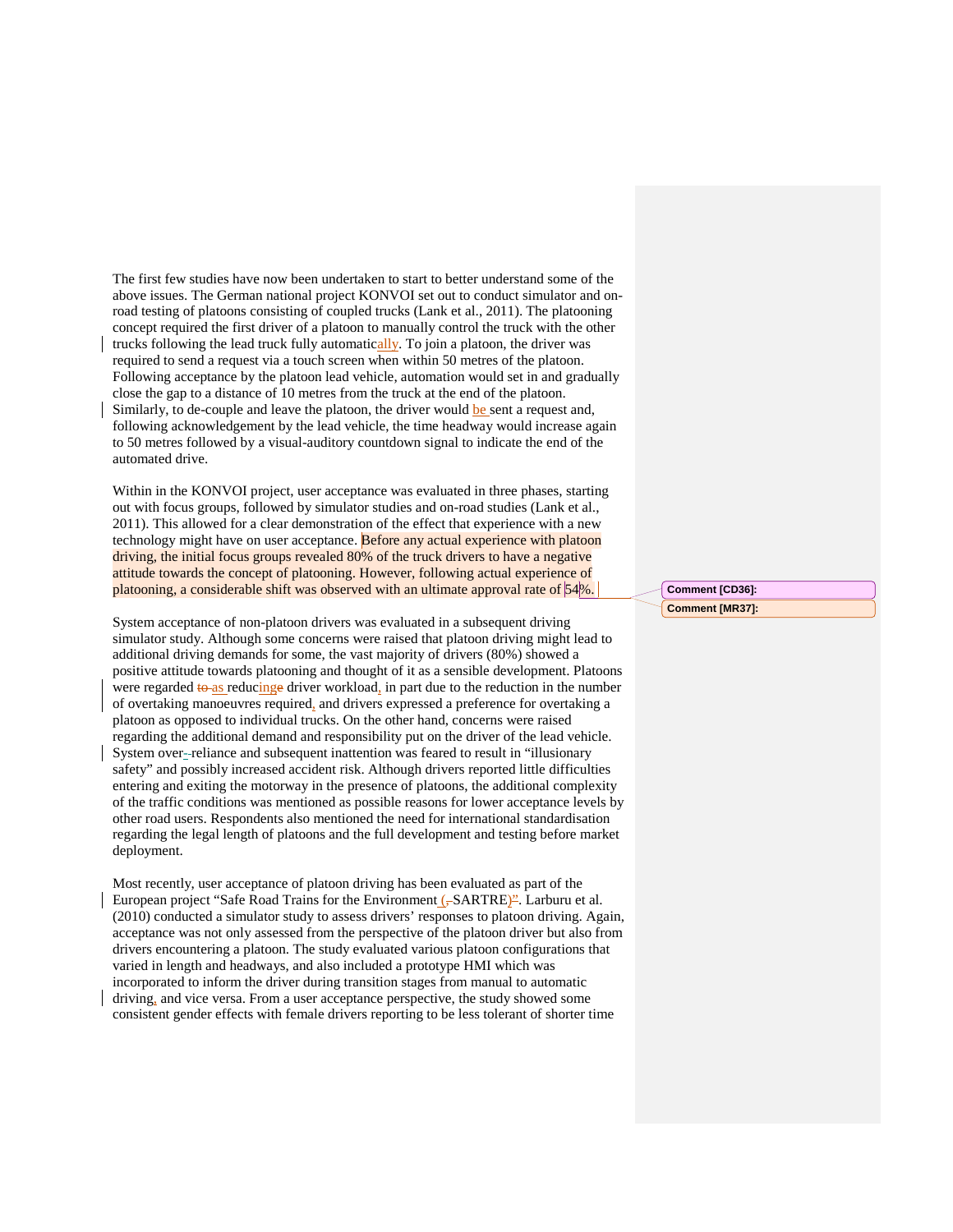headways when driving within the platoons then men. It was also found that the intervehicle distance at which participants reported to feel uncomfortable (16m) was well above the distance at which platoons are considered to become energy efficient and safe (Larburu et al., 2010). Acknowledging the inherent limitations of this is kind of studyies  $\left($ i.e. the lack of participants' experience and familiarity with platoons) $\frac{1}{2}$ , these results illustrate the need for future studies to better understand the acceptability of short time headways. Regarding the HMI design, the provision of information during transition changes was considered imperative with a vast majority of participants referring to the need to include a driver acknowledgment step before starting a coupling or de-coupling manoeuvre.

When asked about their experience driving in proximity to a platoon, platoon length was one of the key parameters that affected users' acceptance. Whereas driving next to a 5 vehicle long platoon was perceived to be similar to normal driving, safe and not to cause any difficulties performing manoeuvres (e.g. exiting motorway), this was no longer the case with a platoon length of 15 vehicles. Even lLonger pPlatoons of 25 vehicles longer than 25 were deemed unacceptable by 90% of participants, suggesting this to be a maximum acceptable platoon length.

In summary, the results of the studies conducted so far indicate that platoon driving may become a near future reality. From a technical perspective, there are no barriers that would prevent such systems to be implemented. However, these same studies also highlight several human factors and acceptance issues that require a better understanding before widespread introduction is feasible. Beyond obvious liability issues, system acceptance will be dependent on platoon configurations, protocol for transferring control between driver and vehicle, HMI design, system failure management procedures, as well as non-platoon drivers' interaction with and response to platoons. These fundamental questions require significant research efforts to provide the necessary empirical support before road authorities will be sufficiently confident to allow for platoon driving. into platoon driving conducted so far suggest that there are no initial barriers to the employment of platoons, both from the perspective of platoon drivers or road users driving in the vicinity of these platoons. However, platoon driving is still in the developmental stage and numerous human factors issues remain to be investigated that are related to platoon configurations, the design of the HMI, drivers' responses to system failures, and switching control.

#### **3. Overall discussion and conclusions**

This chapter has raised a wide range of acceptance issues for in-vehicle technology by considering example systems according to their impact on the driving task, as well as their current level of maturity. It is clear that a broad range of automation-related effects are closely aligned with acceptance issues, whether dealing with information or assistance systems. For instance, issues concerning reliability, reliance and trust will be rich areas for future research. Whilst it is likely that the capabilities of these systems will increase with customer demand, it is unlikely that they will ever be 100% reliable. Importantly, research from other application domains (e.g. process control) indicates that **Comment [MR38]:**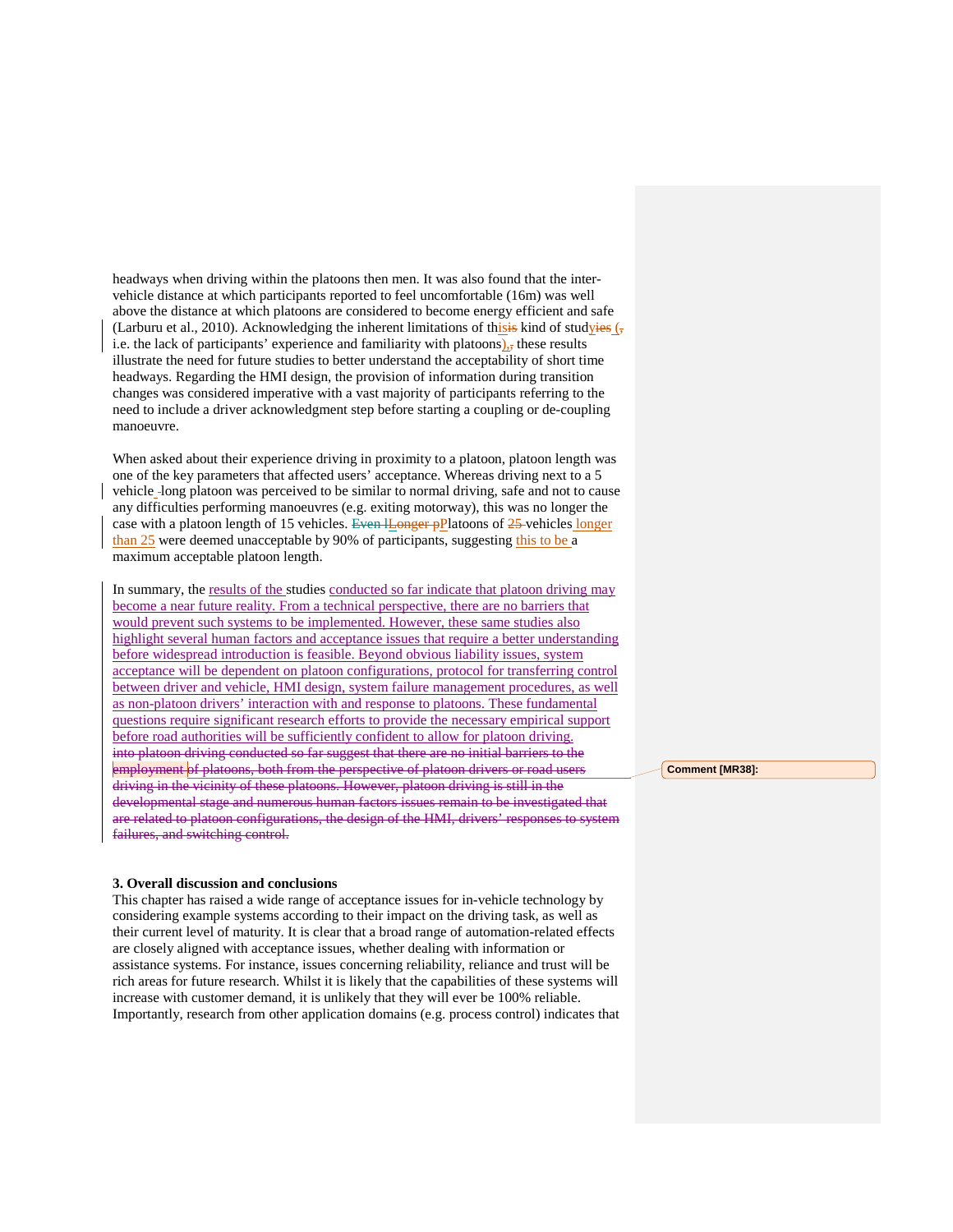

Burnett, G.E., and Lee, K. (2005) The effect of vehicle navigation systems on the formation of cognitive maps, In G. Underwood (Ed.) Traffic and Transport Psychology: Theory and Application. Elsevier, pp 407-418

Burnett, G.E. (2009) On-the-move and in your car: An overview of HCI issues for in-car computing, International Journal of Mobile Human-Computer Interaction, 1(1), 60-78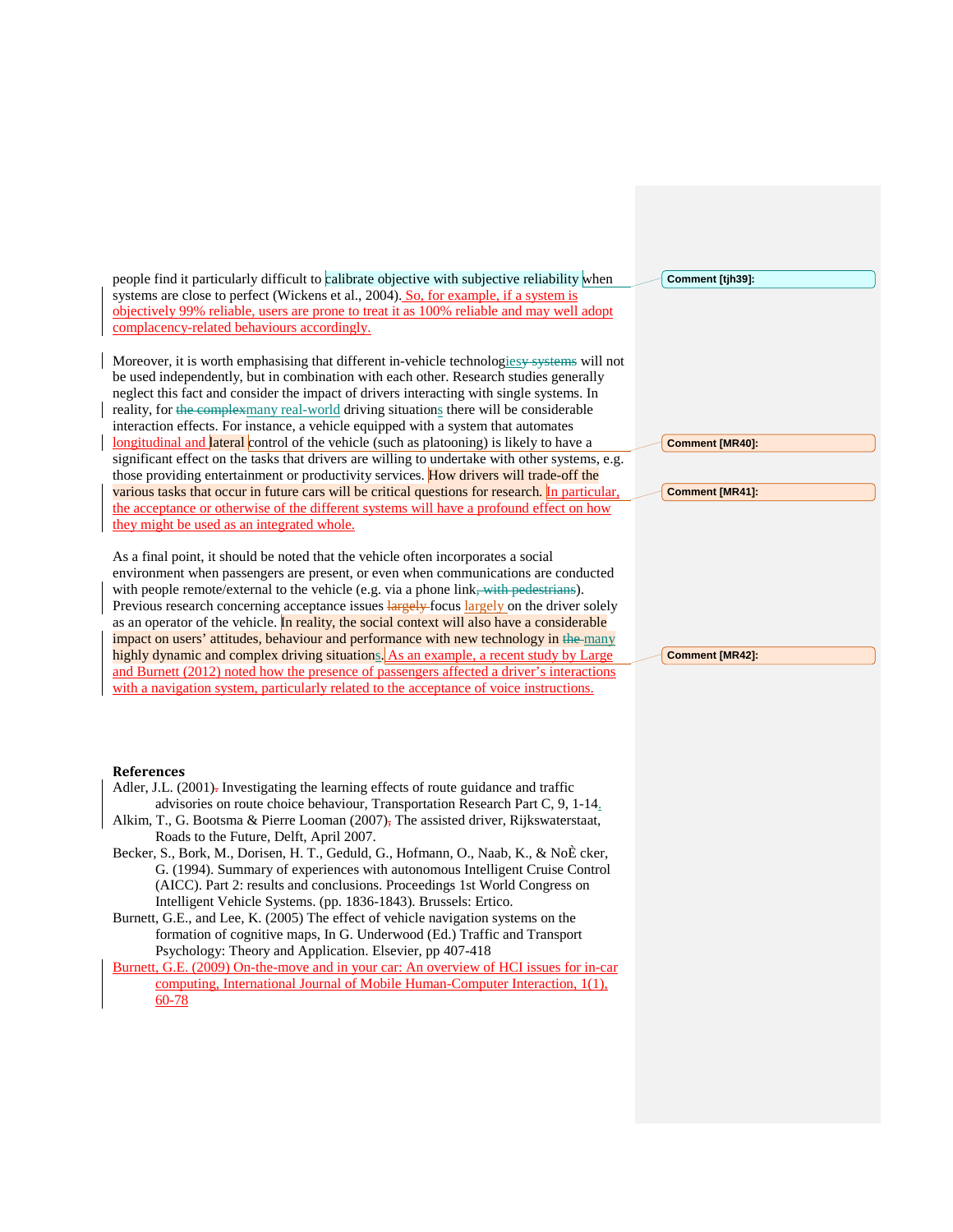- Campbell, J.L., Carney, C., and Kantowitz, B.H. (1998). Human Factors design guidelines for advanced traveller information systems (ATIS) and commercial vehicle operations (CVO). Report no. FHWA-RD-98-057, Battelle Human Factors Transportation Center, Seattle.
- Dingus, T., Hulse, M.C., Antin, J.F., and Wierwille, W. (1989) Attentional demand requirements of an automobile moving-map navigation system, Transportation Research Part A: General, 23(4), 301-315.
- Eick, E. M. & and Debus, G. (2005). Adaptation effects in an automated car-following scenario. Paper presented at the Traffic and transport psychology: Theory and application. Proceedings of the ICTTP 2004.
- Fancher P.S., Baraket Z., Johnson G., and Sayer J. (1995). Evaluation of Human Factors and Safety Performance, in the Longitudinal Control of Headway. In Proceedings of the 2nd World Congress of Intelligent Transport Systems, Tokyo, pp. 1732- 1738.
- Faulkner, X. (2000) Usability Engineering, Palgrave publishers ltd, NY, USA.
- Forbes, N. (2009). Behavioural adaptation to in-vehicle navigation systems. Unpublished PhD thesis, School of Computer Science, University of Nottingham (June, 2009).
- Forbes, N.L., and Burnett, G.E. (2007). Investigating the contexts in which in-vehicle navigation system users have received and followed inaccurate route guidance instructions, Third International conference in driver behaviour and training, Held in Dublin, November, 2007.
- Gouy, M., Diels, C., Reed, N., Stevens, A. & Burnett, G. (2012). The effects of short time headways within automated vehicle platoons on other drivers. In N. Stanton (Ed.), Advances in Human Aspects of Road and Rail Transportation. Boca Raton, FL: ere CRC press.
- Green,P. (2007) Motor vehicle driver interfaces. In Jacko, J.A. and Sears, A. (eds.) The Human Computer Interaction Handbook (3rd edition). Lawrence-Erlbaum Associates, UK, pp. 701-719.
- Green, P, Levison, W, Paelke, G., and Serafin, C. (1997). Preliminary Human Factors Design Guidelines for Driver Information Systems (Report FHWA-RD-94-087); UMTRI, US.
- Hill, M.R. (1987). "Asking directions" and pedestrian wayfinding. Man-Environment Systems, 17(4), 113-120.
- Hoedemaker M., Brookhuis, K.A. (1998). Behavioral Adaptation to Driving with and Adaptive Cruise Control (ACC). Transportation Research Part F, Vol. 1, pp. 95- 106.
- Jackson, P. (1998). In search of better route guidance instructions, Ergonomics, 41(7), 1000-1013.
- KONVOI Development and examination of the application of electronically coupled truck convoys on highways [\(http://www.ika.rwth-aachen.de/pdf\\_eb/gb6-](http://www.ika.rwth-aachen.de/pdf_eb/gb6-24e_konvoi.pdf) [24e\\_konvoi.pdf\)](http://www.ika.rwth-aachen.de/pdf_eb/gb6-24e_konvoi.pdf).
- Lank, C., Haberstroh, M. & Wille, M. (2011). Interaction of Human, Machine, and Environment in Automated Driving Systems. Transportation Research Record: Journal of the Transportation Research Board, 2243(-1), 138-145.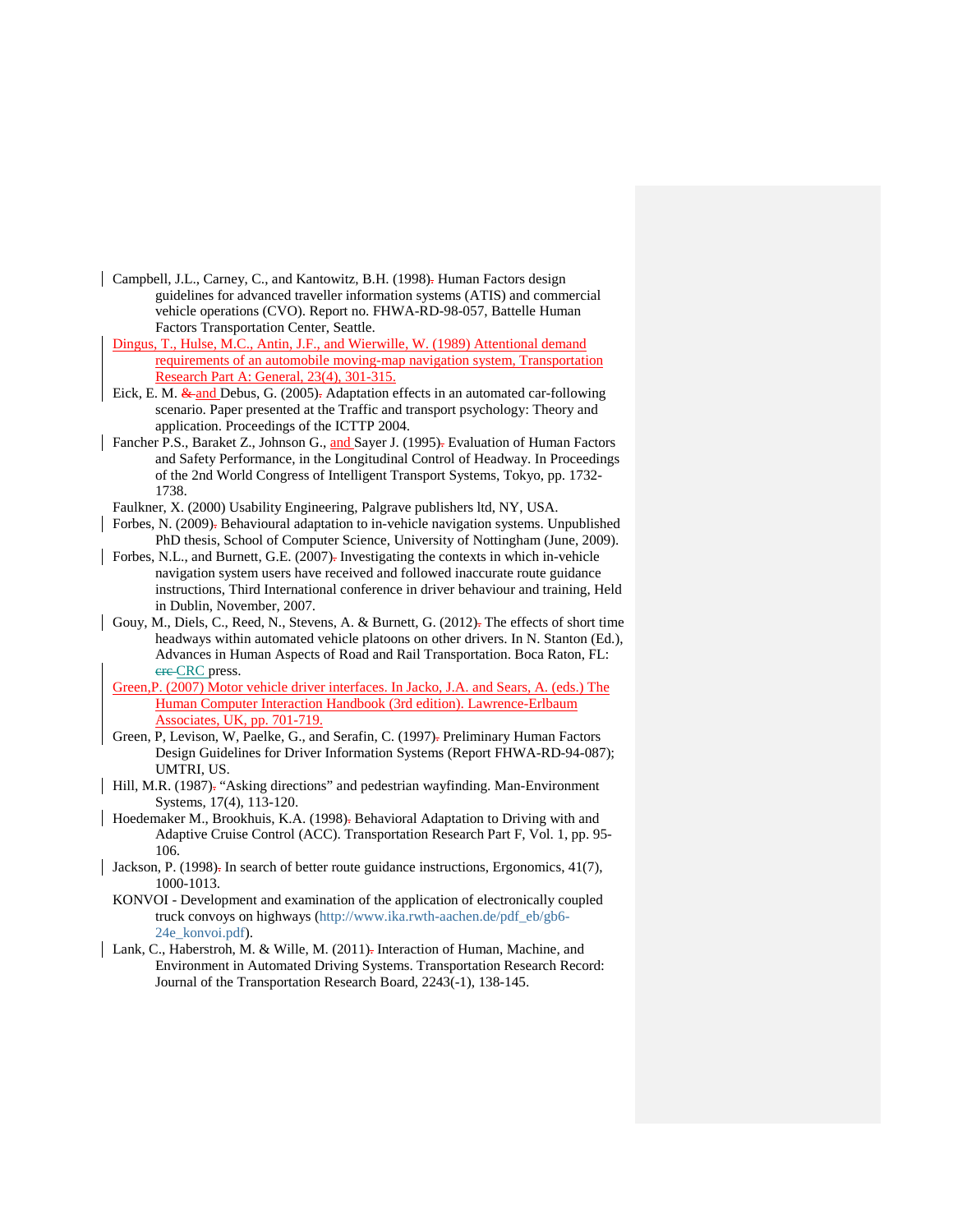- Larburu, M., Sanchez, J. & Rodriguez, D. G. (2010). SAFE ROAD TRAINS FOR ENVIRONMENT: Human factors' aspects in dual mode transport systems. Paper presented at the 2010 ITS World Congress, Busan.
- Large, D. and Burnett, G.E. (2013<del>2).</del> Drivers' Preferences and Emotional Responses to Satellite Navigation Voices, International Journal of Vehicle Noise and Vibration (accepted for special issue – in press)
- Larsson, A.F. (2012). Driver usage and understanding of adaptive cruise control. Applied Ergonomics, 43(3),501-506.
- Moriarty, P., and Honnery, D. (2003) Safety impacts of vehicular information technology. International Journal of Vehicle Design, 31(2), 176 – 186.
- NHTSA (2005). Automotive Collision Avoidance System Field Operational Test. (Report no. DOT HS 809 886)
- Nilsson, L. (1995). Safety effects of adaptive cruise control in critical traffic situations. Proceedings of the Second World Congress on Intelligent Transport Systems: Steps Forward, Vol III, (Yokohama: VERTIS). 1254-1259.
- Oliver, K.J., and Burnett, G.E. (2008). Learning-oriented vehicle navigation systems: a preliminary investigation in a driving simulator. In Proceedings of the 10th international conference on Human-Computer Interaction with mobile devices and services (pp. 119-126). ACM: NY.
- Reagan, I., and Baldwin, C.L. (2006) Facilitating route memory with auditory route guidance systems, Journal of Environmental Psychology 26, 146-155
- Ross, T., Vaughan, G., Engert, A., Peters, H., Burnett, G.E., and May, A.J. (1995). Human factors guidelines for information presentation by route guidance and navigation systems (DRIVE II V2008 HARDIE, Deliverable 19). Loughborough, UK: HUSAT Research Institute.
- Srinivisan, R. (1999). Overview of some human factors design issues for in-vehicle navigation and route guidance systems. Transportation Research Record 1694 (paper no. 99-0884), (Washington, DC: National Academy Press).
- Sol, E.-J., B. van Arem, F. Hagemeier (2008) A 5 generation reference model for intelligent cars in the twenty-first century. Proceedings: the 15th World Congress on Intelligent Transport Systems, November 16-20, 2008, New York, USA
- Stanton, N.A., Young, M.S. & McCaulder, B. (1997). Drive-by-wire: The case of driver workload and reclaiming control with adaptive cruise control. Safety Science, 27 (2/3): 149-159.
- Vahidi, A., Eskandarian, A. (2003). Research advances in intelligent collision avoidance and adaptive cruise control. IEEE Trans. Intell. Transp. Syst., 4, 143–152.
- Wickens, C.D.. Lee, J.D., Liu, Y., and Becker, S.E.G. (2004). An Introduction to Human Factors Engineering (2nd Edition). New Jersey, USA: Pearson.
- Wille, M., Röwenstrunk, M. & Debus, G. (2008). KONVOI: Electronically coupled truck convoys. In D. de Waard, F. O. Flemisch, B. Lorenz, H. Oberheid & K. A. Brookhuis (Eds.), Human Factors for assistance and automation Maastrich: Shaker Publishing.
- Wilmink, I., Wiel-Janssen, W., Eline-Jonkers, E., Kerry-Malone, K., Martijn-van Noort, M., Gerdien Klunder, G., Pirkko Rämä, P., Niina Sihvola, N., Risto Kulmala, R., Anna Schirokoff, A., Gunnar-Lind, G., Thomas-Benz, T., Heiko-Peters, H., and